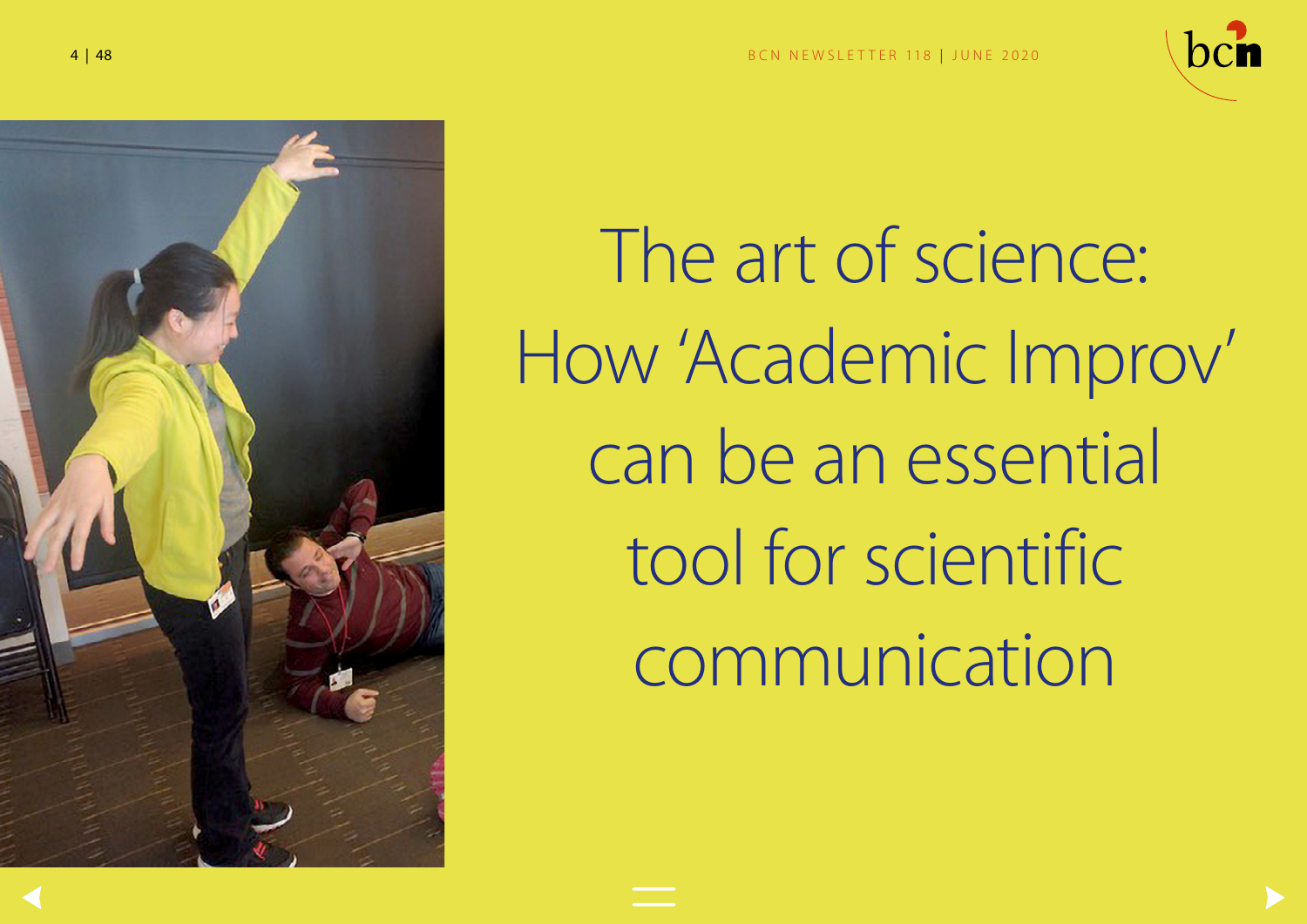## <span id="page-1-0"></span>5 | 48 B C N NEW SLETTER 118 | JUNE 2020



**Once a hobby and now the basis for a startup company, Improvisational Theatre ('improv') has been a tool that has helped Dr. Aniek Ivens to better communicate science. Aniek Ivens is an evolutionary biologist by training, who in fact completed her PhD at the RUG, and who got involved with improvisational theater already during her bachelor studies. With over 12 years of experience in training scientists and others in practicing improv, Aniek has now tailored several workshops to specifically assist scientists to improve their communication skills. Aniek herself received training in improv and storytelling in Wageningen, Groningen, New York and The Hague and is an alum of the 'improv for scientists' program at the Alan Alda Center for Communicating Science at Stony Brook University in New York. Among the workshops that Academic Improv offers is the "improv(e) your science communication" workshop, which works on presentation skills, developing elevator pitches, and developing storylines. These workshops are the product of years of experience, personal interest on improvisational theater, trial and error, and feedback from the workshop participants in different academic and scientific settings.** 

## *What is 'Academic Improv'? How long have you been doing these workshops?*

The company Academic Improv was established in 2017, but I have been developing these workshops since 2015. I developed these workshops to assist scientists to prepare and engage in any situation in academia that could benefit from the skills used in improvisational theater. The workshops Academic Improv provides, work on presentation and other communication skills, team building activities, and brainstorming sessions. Much of the work we do involves communication in academic settings. For example, we work on communication skills between PhD students and their supervisors, we moderate conferences and panel discussions, we also assist in personal coaching for PhD students who are preparing for their thesis defense and work on personal coaching for young scientists who are preparing for

interviews associated with grants and academic jobs. Academic Improv also offers brainstorm sessions aimed at developing roadmaps for research projects or to start new research lines and collaborations.

### *How did you get the idea to start the 'Academic Improv' workshops?*

To do good improvisational theater you need a certain set of skills like flexibility, creativity, precision in your communication to sell an idea, and attentive listening; furthermore, you need to have the ability to work in a group, as cooperation skills are essential to good improv theatre. Practicing skills that are the core of improv with the goal of applying them to every day life is also called 'Applied Improvisation', a movement for professional development worldwide. At Academic Improv we offer Applied Improvisation for academia. For example, one



*"To do good improvisational theater you need a certain set of skills like flexibility, creativity, precision in your communication to sell an idea, [and] attentive listening"*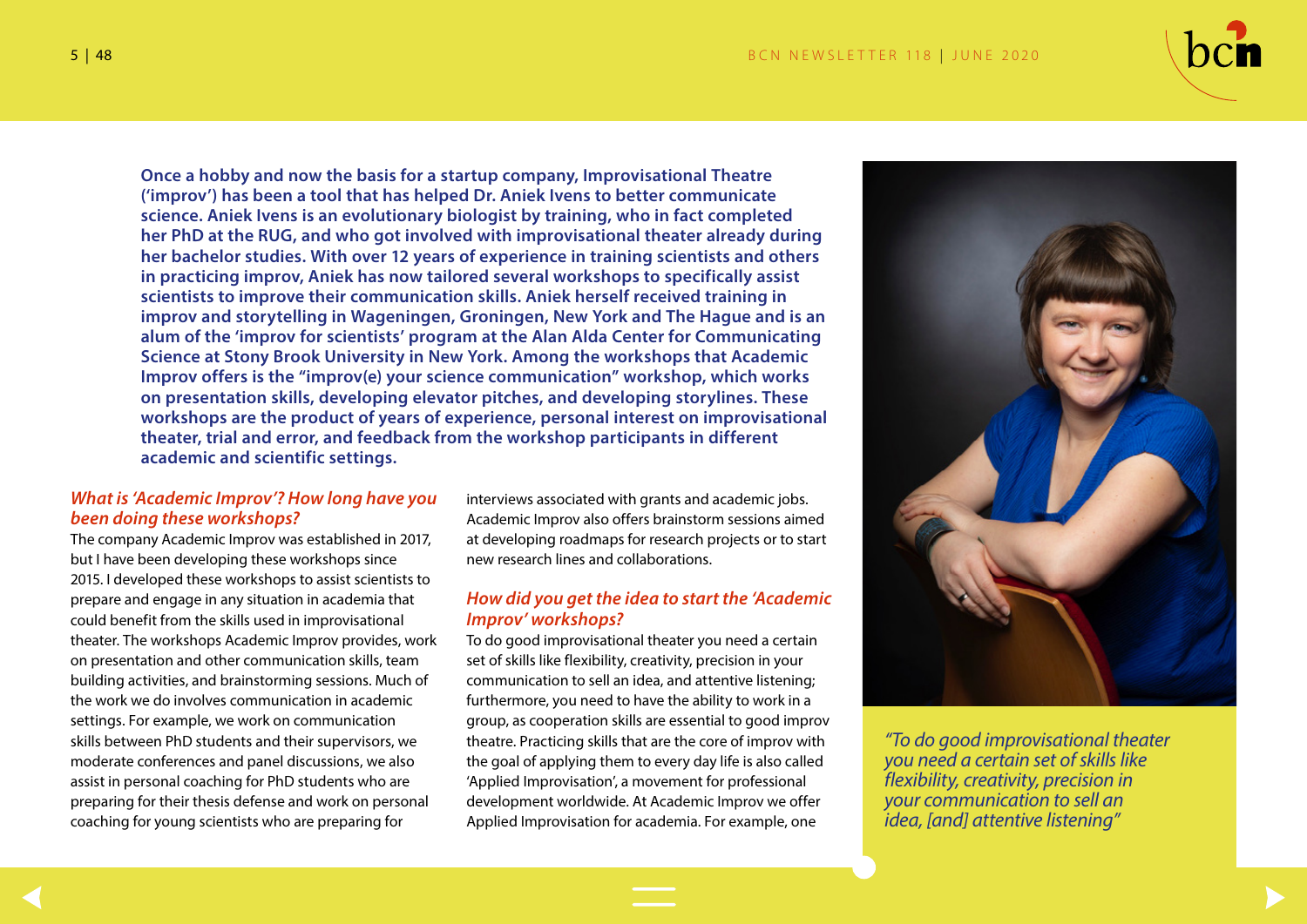### 6 | 48 B C N NEWSLETTER 118 | JUNE 2020



of the skills that improv theater helps scientists with is how to handle making mistakes, as improv theater forces you to be comfortable to make mistakes in front of an audience. Improv theater not only helps with boosting your confidence but also enhances your creativity, as you must always be thinking on your feet. Throughout my academic career, I noticed that these skills are also essential to be an effective scientist and that I, myself, and many of my colleagues were struggling with them. For example, many scientists tend to have a personality that favors perfectionism. This personality trait can be very beneficial in academic settings; however, it can also have a downside. For example, it can pose a challenge when delivering a public speech. In their strive for the perfect speech, the speaker may focus on themselves rather than on their audience. As a result, the message that the speaker tries to communicate may not get across as well as compared to a situation in which the speaker really focusses on their audience and its understanding of the message. After speaking to some of my colleagues in Groningen we decided to get together and work on these skills by meeting every other week to do some exercises developed for improvisational theater. We worked on skills like giving a conference talk, dealing with unexpected questions, coming up with new research ideas, but primarily on thinking outside of the box (and

*"All these skills focus on problem-solving by adopting an attitude, central to improvisational theater, of accepting a challenge and building on it."*